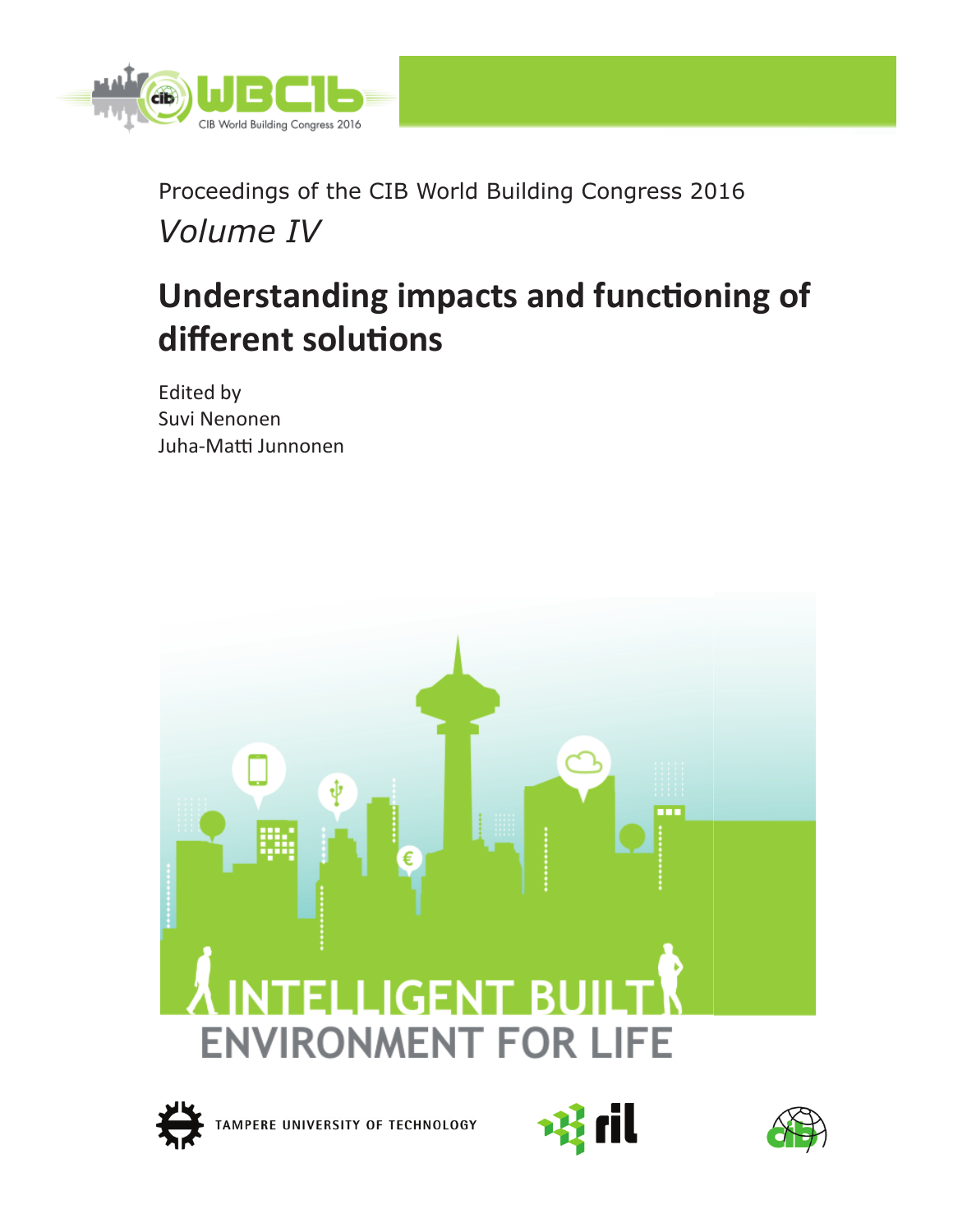# **Building a Prosperous Urban Future with Reflective Roofing**

Kurt Shickman, Global Cool Cities Alliance (email: kurt@globalcoolcities.org) Stanley Graveline Sika Corporation  $(email: graveline.stan@us.sika.com)$ 

# **Abstract**

The great challenge of the next 100 years is to remake our rapidly growing cities into structures that can stand up to environmental changes with residents that are healthier, happier, and more prosperous than previous generations. We often do not think about the roofs above our heads, but making thoughtful materials choices on urban rooftops is a critical, readily-implementable strategy to help meet our new urban challenges. Roofs comprise over 25% of urban space and are readily accessible and easy to upgrade relative to other urban sustainability interventions. With roofing technologies that are currently available, cities can improve their biodiversity, reduce rising urban temperatures, improve health and quality of life, and defend against high energy costs and power blackouts.

One of the key sustainable roof technologies in the market today are reflective, "cool" roofs. Reflective roofing is an ancient concept achieved with modern technologies that have been growing in the market over the last 20 years. Reflective roofing is a cost-effective and easily deployable strategy to cut cooling energy demand by up to 20%, reduce temperatures in and around buildings, improve air quality and health, and cancel the warming effect of atmospheric greenhouse gases. This paper will provide building owners, government officials, and corporate decision-makers with:

- 1. the tools to quantify the benefits and costs of reflective roofing for buildings, communities, cities, and the planet;
- 2. an understanding of the available reflective technology options and a look forward at cutting-edge technologies that will be on the market in the next few years;
- 3. a roadmap for implementing reflective roofing in a variety of contexts via a detailed review of the most successful policies and programs worldwide that have helped spur local adoption of cool roofs including building and energy code requirements, construction specification requirements, green workforce development, and innovative public information campaigns.

**Keywords:** cool roofs, reflective roofs, urban heat islands, energy savings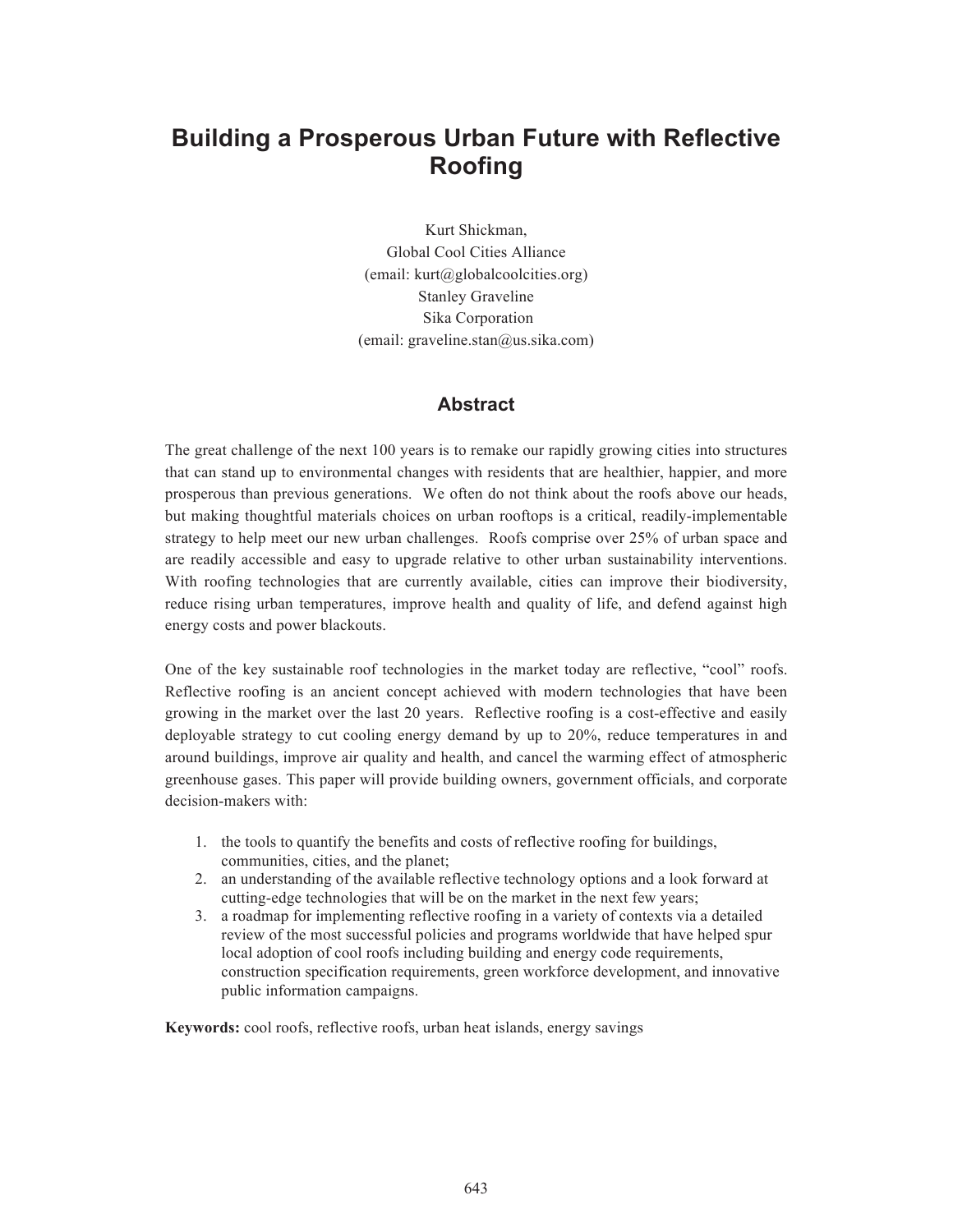# **1. Introduction**

The parallel challenges of warming global temperatures and a mass migration from rural to urban spaces highlight the importance of improving the sustainability of cities. The benefits of sustainability to urban quality of life, economies, energy use and health are well understood, but even leading cities face difficulties in effecting real change quickly in their complicated and interconnected urban ecosystems. An effort to making smarter choices about roofs, such as using more solar reflective materials, can significantly and immediately benefit efforts to enhance the sustainability of the world's urban spaces. This paper will review the benefits, costs, and technologies available to implement cool roofs and describe a few examples of cities that have used reflective roofing to save energy, cut energy bills, improve grid reliability, cool urban heat islands, and improve the health and social welfare of its citizens.

# **2. Roofs are a platform for urban sustainability**

# **2.1 Good roofs make sustainable cities**

While the average person doesn't give it much thought on a regular basis, roof space is an important platform for urban sustainability efforts. Akbari (2008) found that roofs made up between 25% and 35% of the overall urban fabric in the studied cities. This is a significant amount of urban space that, if upgraded with reflective roofing, vegetation, solar power, or some combination, could drive benefits worth between \$0.40 per square meter and \$4.33 per square meter in the form of energy savings, reduced health care and storm water management costs, per Kats (2015).

Implementing sustainable roofs can rapidly change cities. Policy makers and building owners have more opportunities to upgrade the sustainability of roofs than other building components or pavements. Roofs are replaced every 15-20 years on average  $-$  a replacement rate of 5-7% per year. The benefits to energy use, air quality, health, urban economies, and global climate change mitigation of better roofing start the minute they are installed.

# **2.2 Urban heat is the defining sustainability challenge for the 21st century city**

As Figure 1 from Zhang (2010) shows, cities tend to be an average of 4 to 6 degrees Celsius hotter than rural areas. This phenomenon, known as the urban heat island or UHI, is the result of several factors. Cities are less vegetated relative to rural areas. Buildings block or slow natural wind patterns that would help move heat. Cities are hubs of human activity that generate heat. The biggest contributor to urban heat islands, however, is the predominance of dark, impermeable roofs and pavements that absorb solar energy and radiate heat. UHI is both a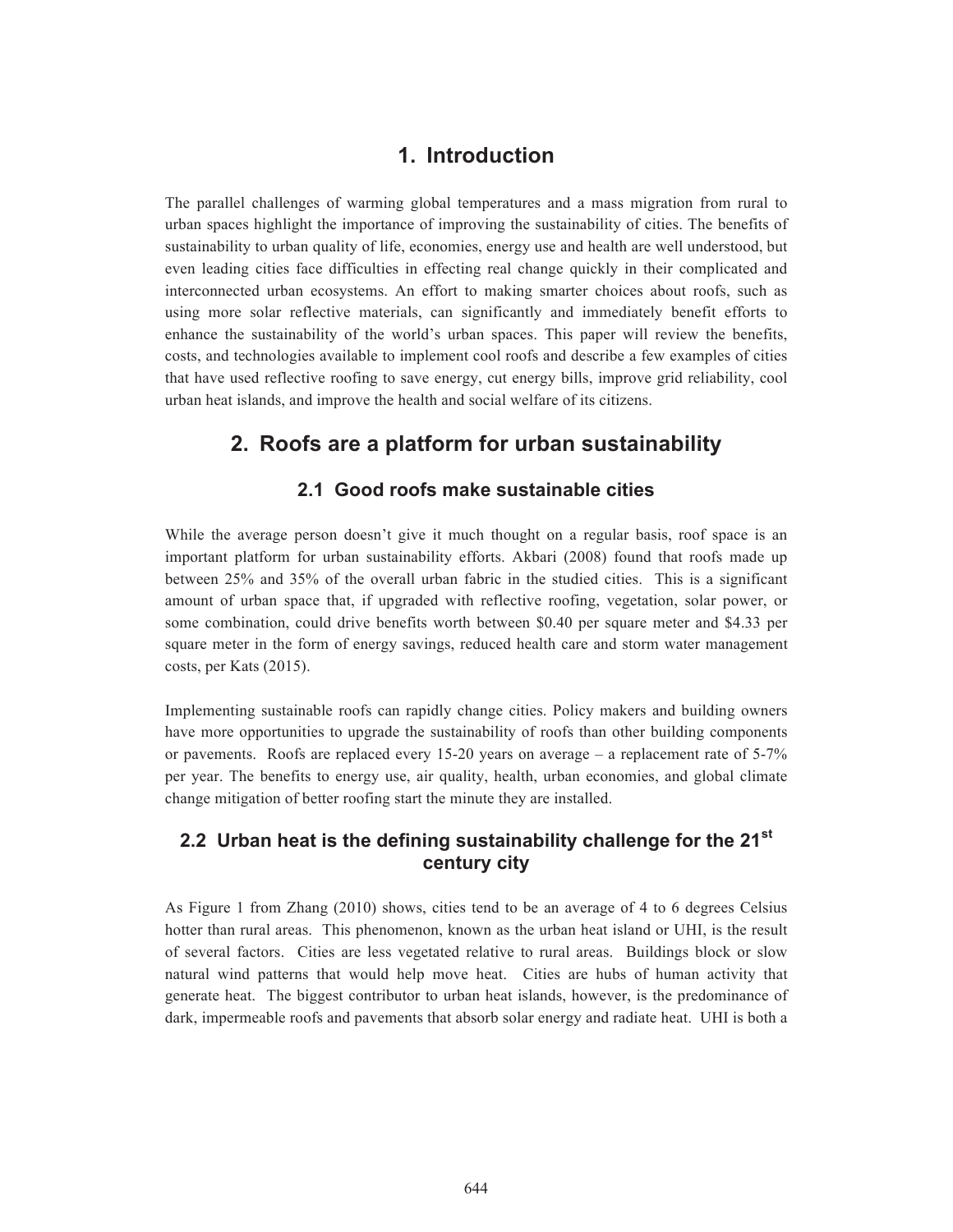day-time and night time phenomenon. Indeed, Climate Central (2014) found that night-time UHI can exceed 20 degrees.

The world is in the midst of a rapid urbanization. The United Nations reports that the percentage of the world's population living in cities will grow from 50% today to 80% in 2050 – all moving into urbanized space that makes up less than 2% of the earth's surface. Oke (1973)



and Georgescu (2013) found that the increase in urban density and city size exacerbates all of the factors that cause UHI. Currently, excess urban heat is rising at twice the rate of global average climate change.

Overheated cities experience a number of negative impacts that affect almost every aspect of urban life.

*Figure 1: Temperature differences between different levels of urbanization. Source: NASAUrban heat leads to increased energy consumption* 

Solar energy absorbed by buildings converts into heat energy that is either transferred inside the building or blown off the roof to heat the surrounding air. For buildings with environmental controls, excess heat leads to an increase in cooling energy demand. In general, the relationship between temperature and city demand for electricity resembles a hockey stick. Below a threshold air temperature, typically between 24 to 27 degrees Celsius, daily energy demand is relatively constant. Demand for electricity spikes dramatically as temperatures rise above that threshold. Akbari (2001) indicated that peak electricity demand increases by 2 to 4 percent for every 0.5 degrees Celsius increase in temperature above a threshold of about 15 to 20 degrees Celsius. In New York City, for example, electricity consumption is 29 percent higher on a 32 degree Celsius day compared to a 26 degree Celsius day. The demand for cooling is generally highest during peak electricity consumption hours, the late afternoon and early evening. Akbari (2005) found that the UHI-related increase in air temperature is responsible for 5 to 10 percent of U.S. peak electric demand.

#### **2.2.1 Urban heat reduces air quality**

Decreased air quality is one of the most far-reaching effects of UHIs. Poor air quality, in which the ozone levels and levels of small, inhalable airborne particles (PM-2.5) from nearby coal plants are high, is detrimental to public health and the environment. The World Health Organization (WHO) estimated 21,000 premature deaths per year occur across 25 European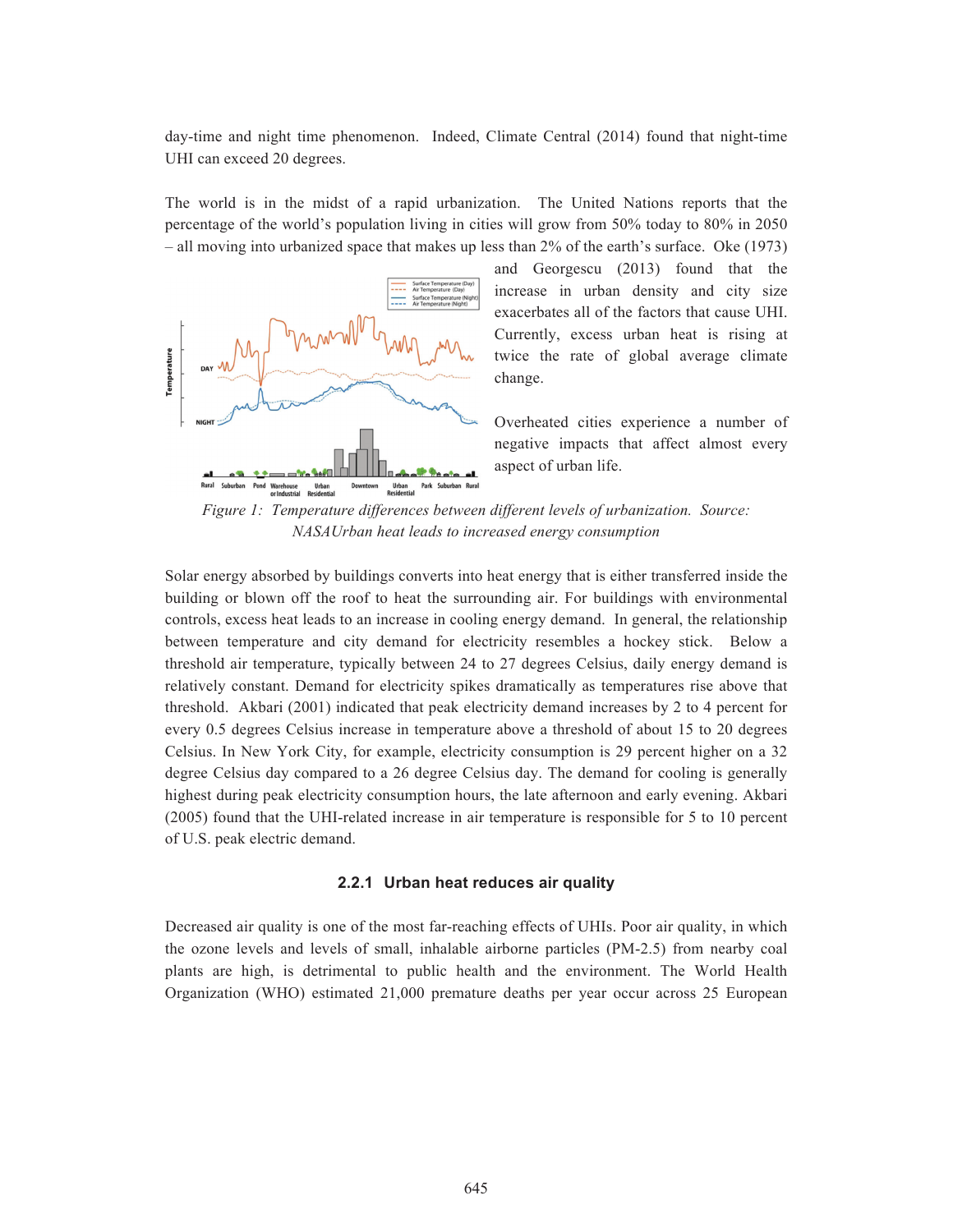countries because of high levels of ozone (Amann et al. 2008). WHO further estimates that 14,000 respiratory-related hospital admissions in Europe are directly due to high ozone levels.

Urban air quality influences and is influenced by a city's temperature. An increase in temperature corresponds to the rate at which ozone feed stocks cook into ozone. Akbari (2005) found that for every 1 degree Celsius the temperature in Los Angeles rises above 22 degrees Celsius, smog increases by 5%. Figure 2 from Piety (2007) showed how smog forms in a nonlinear fashion in accordance with the maximum surface temperature at Baltimore-Washington International Airport. Each point represents an 8-hour period. At 27 degrees Celsius, most of the points are below the minimum EPA compliance level of 60 parts per billion (noted with a red line in Figure 2)..At and beyond 32 degrees Celsius, the majority of points lie above minimum compliance, meaning the amount of ozone is at dangerous levels.



*Figure 2: Ozone concentrations by maximum surface temperature. Piety (2007)* 

**2.2.2 Urban heat compromises health** 

Increased daytime temperature, reduced nighttime cooling, and high air-pollution levels increase health problems and mortality, especially among low-income and elderly populations. In fact, Wong (2012) found that between 1989 and 2000, studies of 50 U.S. cities recorded a rise of 5.7% in mortality during heat waves. The Centers for Disease Control and Prevention (2012) reported that over a 12-year period (1999-2010), excessive heat caused 7,415 premature deaths in the United States. Heat waves in Europe claimed over 52,000 lives in 2003 alone – one of the greatest natural disasters in history.

In addition to causing higher daytime temperatures, urban heat islands keep cities and their residents from cooling off at night. Hotter nighttime temperatures are especially dangerous during extreme heat events. Urban populations are often unable to recover from the daytime heat and become more vulnerable to heat-related health problems in subsequent days.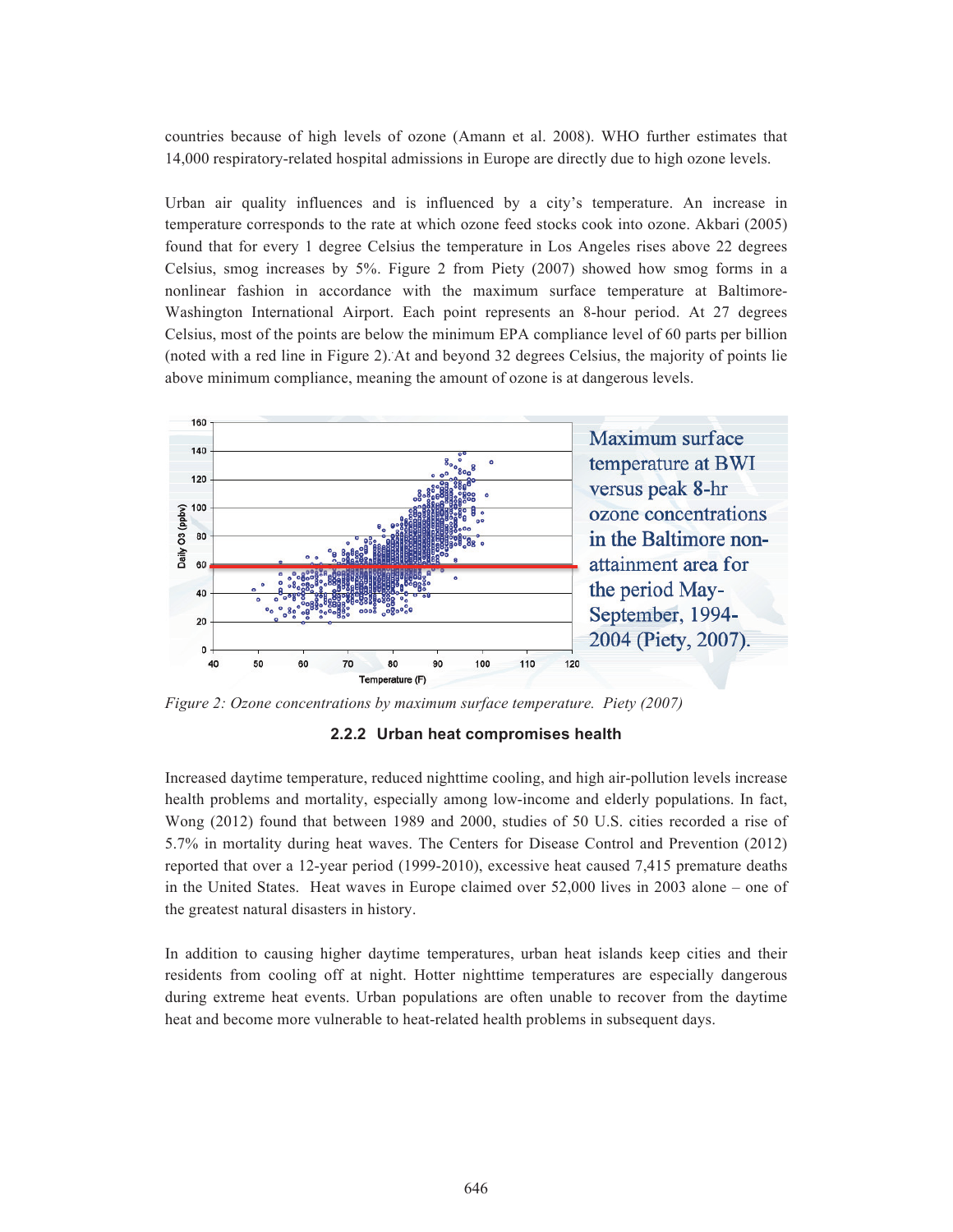# **2.3 Reflective roofing mitigates urban heat**

Replacing dark urban surfaces with more reflective and lighter-colored surfaces on roadways, walkways, and roofs is a primary UHI mitigation strategy. The darker a surface, the more potential it has to store heat. A light-colored or reflective surface has a very small potential to store heat because of its high albedo, or reflective ability. Surfaces that reflect solar energy stay cooler, release less heat into the surrounding air, and allow for nighttime cooling in a city.

Cool surfaces are measured by how much light they reflect and how efficiently they radiate heat (thermal emittance or TE). Solar reflectance is the most important factor in determining whether a surface is cool. A cool roofing surface is both highly reflective and highly emissive to minimize the amount of light converted into heat and to maximize the amount of heat that is radiated away.

Most roofs are dark and reflect no more than 20 percent of incoming sunlight (i.e., these surfaces have a reflectance of 0.2 or less); while a new white roof reflects about 70 to 80 percent of sunlight (i.e., these surfaces have a reflectance of 0.7 to 0.8). New white roofs are typically 28 to 36 degrees Celsius cooler than dark roofs in afternoon sunshine while aged white roofs are typically 20 to 28 degrees Celsius cooler.

#### **2.3.1 Benefits of cool roofs to individual buildings**

**Energy savings potential:** Increasing the reflectance of a roof from 0.1-0.2 to 0.6 can cut net annual cooling energy use by 10 to 20 percent on the floor of the building immediately beneath the roof by reducing the need for air conditioning. Levinson 2010 presented an analysis of energy savings in new and old office and retail buildings by U.S. zip code. The analysis found that there are net energy savings in every part of the U.S. (warm and cold climates) except in northern Alaska. Target Corporation, one of the largest American retailers, has experienced net overall energy savings (based on all energy consumed for heating, cooling, lighting and equipment) between 0.5% and 1.0%, depending on location, in their facilities across the USA by specifying white reflective thermoplastic membranes. These energy savings collectively result in several millions of dollars in energy cost savings annually for the company.

**Cost savings potential:** Levinson 2010 found the average annual net energy cost saving (cooling energy saving minus heating energy penalty) for a white roof on a commercial building in the U.S. is \$0.36 per square meter (\$0.40 in 2015 dollars). Retrofitting 80 percent of the 2.6 billion square meters of commercial building roof area in the U.S. would yield net annual energy cost savings of \$735 million. Globally, cool roofs could save billions of dollars. Kats 2015 evaluated the economic benefits from the installation of cool roofs on municipal buildings in Washington DC and found that cool roofs installed on 2.6 million square meters of municipal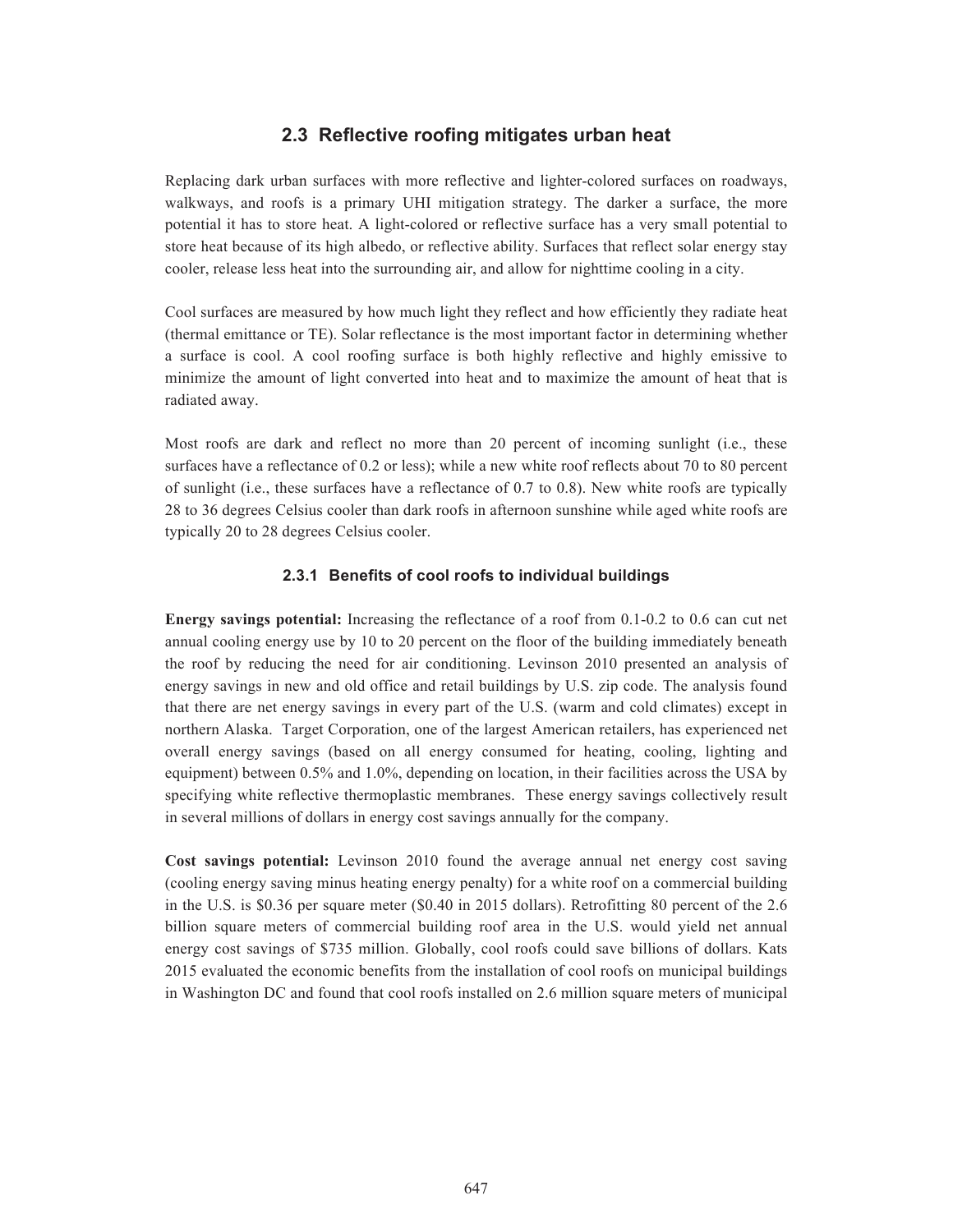roof space would generate net savings to the city of \$46.5 million (\$17.88 per square meter) in energy cost reductions and avoided health costs.

**Improved thermal comfort:** In a building that is not air conditioned, replacing a dark roof with a white roof can cool the top floor of the building by 1 to 2 degrees Celsius. Programs to install cool roofs and train proper fan use in Philadelphia led to 3 degree Celsius reductions in indoor air temperature during hot days. These temperature reductions are enough to save lives in extreme heat waves and make non-conditioned work environments like barns and warehouses more usable and comfortable for employees.

#### **2.3.2 Benefits of cool roofs to cities**

**Reduced summer heat island effect** Simulations run for several cities in the U.S. in Akbari (2001) have shown that city-wide installations of highly reflective roofs and pavements, along with planting shade trees will, on average, reduce a city's ambient air temperature by 2 to 4 degrees Celsius in summer months. Reducing urban temperatures makes cities more comfortable and enjoyable to live in and promotes healthier populations.

**More resistance to heat related deaths** Cool roofs can cool the areas in a building where the risk of death during heat waves is high. For example, there were 739 deaths in the Chicago heat wave of 1995. Virtually all of the deaths occurred in the top floors of buildings with dark roofs. Subsequent heat waves have claimed thousands of lives in the U.S., France, Russia, and elsewhere. Kalkstein 2014 found that 10 percent increases in urban vegetation and reflectivity can reduce mortality during heat waves by 6-10 percent.

**Reduced peak electricity demand** Cool roofs can improve utility capacity utilization and therefore profitability, reduce transmission line congestion, avoid congestion pricing, and forego the need for additional investments in peaking generation capacity. Rosenfeld et al. (1996) estimated that eliminating the urban heat island effect in Los Angeles a reduction of 3 degrees Celsius could reduce peak power demand by 1.6 gigawatts and save about \$175 million per year (\$268 million in 2015). Approximately \$15 million of that amount was due to more reflective pavements. A 2004 analysis of New York City by the Mayor's Office of Long Term Planning and Sustainability, when electricity averaged \$0.165 per kWh, found that a one degree reduction in temperature would cut energy costs by \$82 million per year. Electricity prices have subsequently increased by over 20 percent. Hoff (2014) found that peak energy cost savings can be double the base energy savings in many cooler climate zones. Most cost benefit analyses have not quantified this important aspect of energy savings until recently.

**Air quality benefits** City-wide temperature reduction not only makes cities more comfortable, but also improves air quality because smog (ozone) forms more readily on hot days. Simulations of Los Angeles in Akbari (2001) indicate that lighter surfaces and shade trees could cool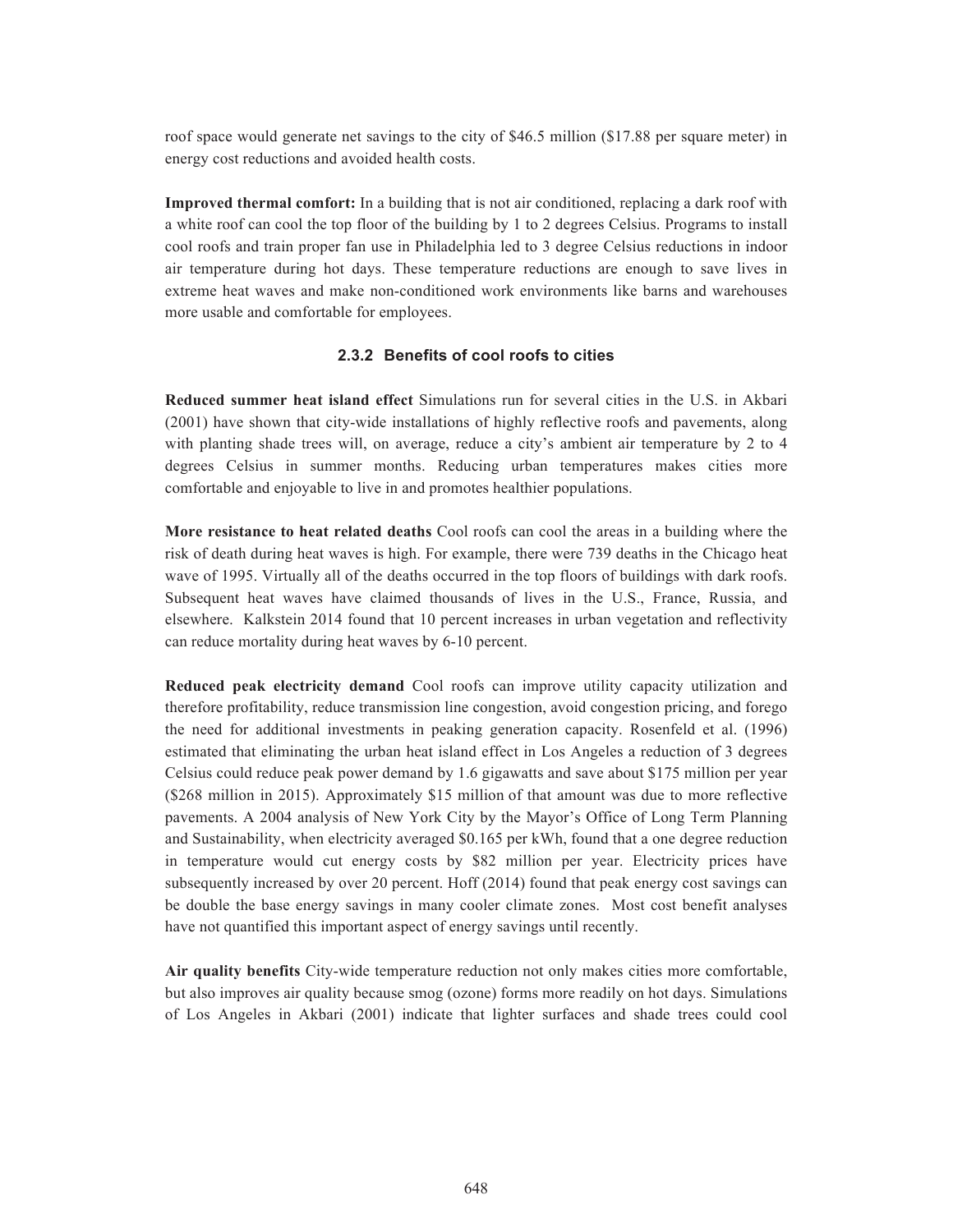temperatures and thus reduce exposure to unhealthy levels of smog by 10 percent to 20 percent. Across the U.S., the potential energy and air quality savings resulting from increasing the solar reflectance of urban surfaces is estimated to be as high as \$10 billion per year.

#### **2.3.3 Benefits of cool roofs to the planet**

**Global cooling potential** Akbari 2008 found that replacing the world's roofs and pavements with highly reflective materials could have a one-time cooling effect equivalent to removing 44 billion tonnes of  $CO<sub>2</sub>$  from the atmosphere, an amount roughly equal to one year of global manmade emissions. Every 10 square meters of white roofing will offset the climate warming effect of one tonne of  $CO<sub>2</sub>$ . Assuming the average car emits 4 tonnes of  $CO<sub>2</sub>$  per year, the combined "offset" potential of replacing the world's roofs and pavements with highly reflective materials is equivalent to taking all of the world's approximately 600 million cars off the road for 20 years. Put another way, the cooling offset of global reflectivity from cool roofs would cancel the warming effect atmospheric GHG generated by 500 medium-sized coal power plants over the life of the roof.

# **3. Reflective technology options**

# **3.1 Reflective Roof Technology Options**

#### **3.1.1 Roof Types and Cool Roof Options**

Cool roofing materials can be divided in to two categories, based on their intended use. Although some technologies are suitable for both applications, generally they are intended for use in either low ( $\leq$ 9.5°, 2/12) or steep ( $>$ 9.5°) slope installations. The requirements for being considered a cool roofing material vary by category and program. Table 1 summarizes the requirements of the two most prominent programs in the USA, California's Title 24 Energy Code and the Environmental Protection Agency's Energy Star Program.

|                     | Reflectivity |      |         | <b>Thermal Emissivity</b> |     |  |
|---------------------|--------------|------|---------|---------------------------|-----|--|
|                     | Initial      | Aged | Initial | Aged                      | SRI |  |
| California Title 24 |              |      |         |                           |     |  |
| Low Slope           | n/a          | 0.63 | n/a     | 0.75                      | 75  |  |
| Steep Slope         | n/a          | 0.20 | n/a     | 0.75                      | 16  |  |
| <b>Energy Star</b>  |              |      |         |                           |     |  |
| Low Slope           | 0.65         | 0.5  | n/a     | n/a                       | n/a |  |
| <b>Steep Slope</b>  | 0.2          | 0.15 | n/a     | n/a                       | n/a |  |

In the United States, the reflectivity and emissivity (together, their surface properties) of roofing materials are tested according to protocols defined by the Cool Roof Rating Council (CRRC).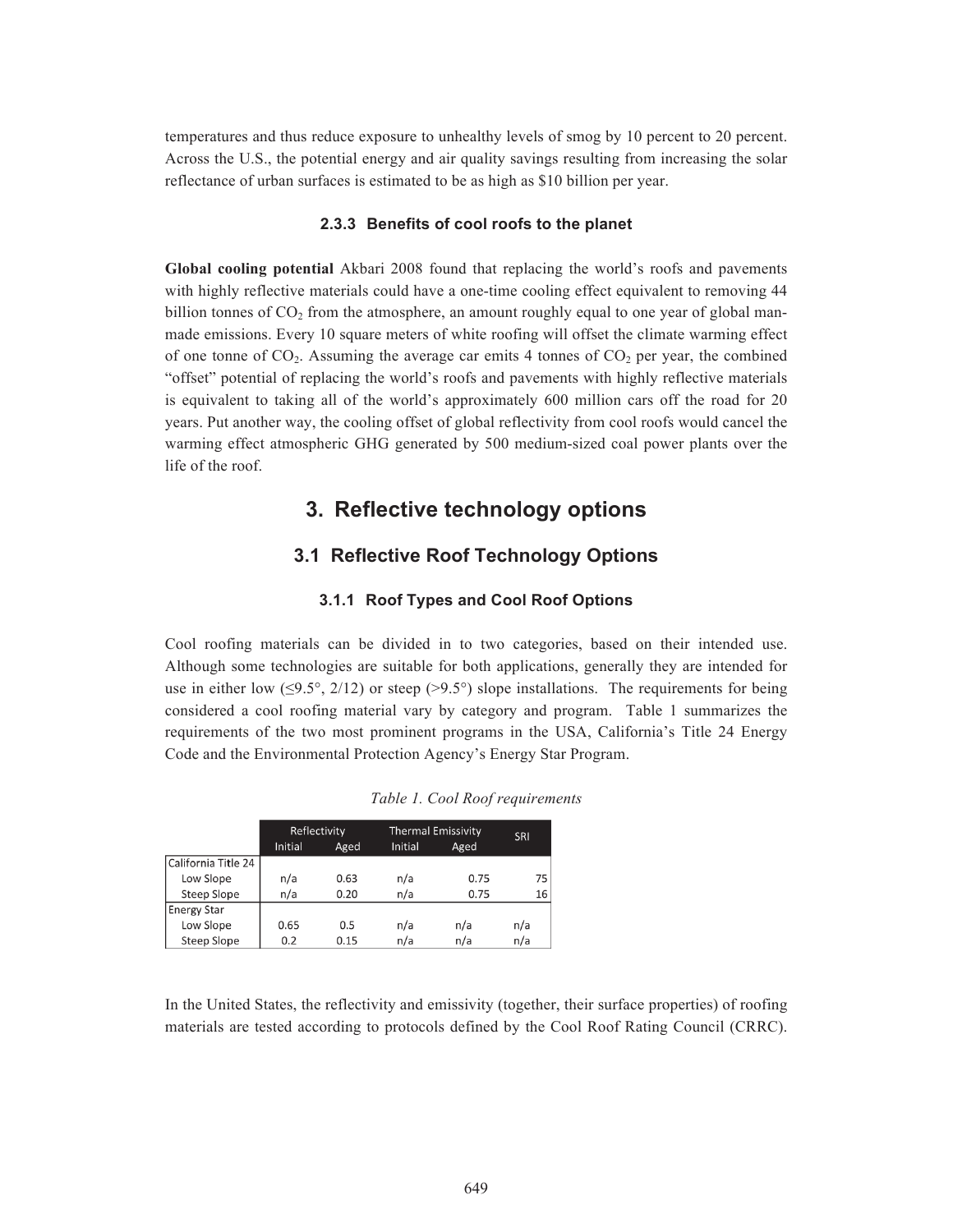The CRRC includes representatives from roofing manufacturers and other experts. The CRRC's standards are recognized in major building energy codes and list both initial/ as received and 3 year aged values.

Cool roofing materials are available in a wide variety of technologies. The most common low slope roofing materials include coatings, single ply membranes and mutli-ply bituminous systems. Coatings are applied over waterproof membrane systems such as dark colored elastomeric single ply sheets or bituminous systems, to provide the desired reflective properties and/or to extend the underlying membrane's service life. Acrylic coatings are most commonly used in these applications. A significant advantage of coatings is that they can be applied to inplace membranes, thereby salvaging the existing materials and negating the need to remove, dispose and replace them, most significantly, the existing thermal insulation. Acrylic coatings have some of the highest initial reflectivity values, with a few products in the low 90 percent range.

Liquid membranes are also available which typically consist of multiple layers of field applied acrylic, polyurethane or other fluid chemistries, incorporating reinforcements. These types of products are particularly beneficial for roofs with difficult access and extensive amounts of roof top equipment and other penetrations concentrated in small, congested areas where roll goods are impractical, such as on high rise buildings.

Combined, thermoplastic single ply membranes, which include both polyvinyl chloride (PVC) and thermoplastic olefin (TPO) materials, represent more than 40% of the low slope roofing market in the United States. The ever increasing demand for energy saving cool roofing materials has been a key driver in their growth over the past years. These materials have initial reflectivity values within the low to the high 0.80 range. They can be applied in a variety of configurations including mechanically attached, induction welded, and adhered. The use of hot air welding to seal the seams of the sheets in roll widths of 8' or 10' allows for high application productivity and low installed costs. Although much less common, some suppliers also offer elastomeric membranes with a white, reflective weathering surface.

Modified bituminous membranes have benefited from the development of reflective granules, and products are now available that achieve reflectivity levels above 0.70. Some metallic surfaced materials achieve values in the same range as thermoplastic membranes and acrylic coatings. Modified bitumen sheets which are typically installed in two or more layers, provide redundancy and a high level of resistance to mechanical damage. A variety of sheets are available depending on the application technique to be used: torched on, adhered with hot asphalt or cold adhesives, or mechanically attached. They are often selected in re-roof situations where their compatibility with existing bituminous materials is advantageous.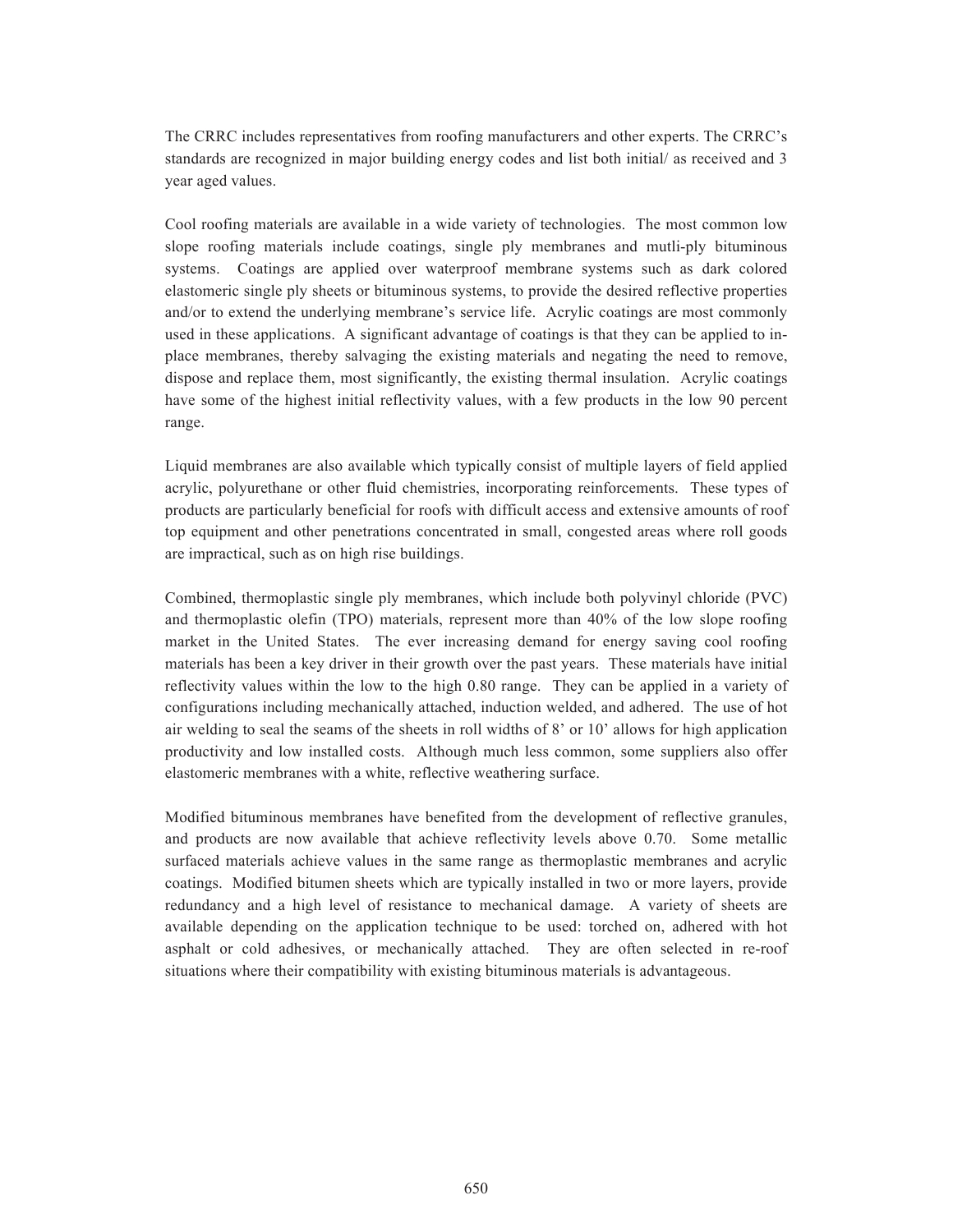Table 2 provides a summary of the initial and three year aged solar reflective properties of the various types of materials available (NOTE: All of these materials have high thermal emittance values, therefore for clarity, only the reflectance values are included)

There are a myriad of cool roofing material options available to choose from. Ryan (2015) noted that there are more than 4,600 products listed in the Energy Star database, and about 2,600 products listed in the Cool Roof Rating Council's database (2015). With products available across the entire spectrum of technologies, performance levels and price there is a cool roof solution for every need and situation.

| Type                                                    | <b>Number of CRRC</b> | <b>Initial Reflectance</b> |      | Aged (3-year) Reflectance |         |      |      |
|---------------------------------------------------------|-----------------------|----------------------------|------|---------------------------|---------|------|------|
|                                                         | <b>Rated Products</b> | Average                    | Max  | Min                       | Average | Max  | Min  |
| <b>Asphalt Shingles</b>                                 | 58                    | 0.26                       | 0.41 | 0.13                      | 0.26    | 0.37 | 0.16 |
| Build-Up and Modified Bitumen Sheet Roofing             | 84                    | 0.49                       | 0.88 | 0.25                      | 0.45    | 0.8  | 0.23 |
| Concrete/Clay Tile and Slates                           | 429                   | 0.31                       | 0.82 | 0.08                      | 0.30    | 0.74 | 0.1  |
| <b>Field-Applied Coatings</b>                           | 484                   | 0.80                       | 0.94 | 0.04                      | 0.68    | 0.87 | 0.03 |
| <b>Metal Products</b>                                   | 1008                  | 0.36                       | 0.77 | 0.25                      | 0.36    | 0.74 | 0.24 |
| Metal Shakes/Shingles (including Granular Coated Metal) | 17                    | 0.31                       | 0.46 | 0.22                      | 0.30    | 0.44 | 0.23 |
| Other Roof Products: Fluid Applied Membrane Roofing     | 10                    | 0.80                       | 0.9  | 0.42                      | 0.68    | 0.78 | 0.43 |
| Single Ply Thermoplastic and Thermoset Roofing          | 123                   | 0.71                       | 0.91 | 0.06                      | 0.60    | 0.81 | 0.07 |

*Table 2: Reflectivity performance ranges for common roofing products.* 

There are alternative approaches to achieve similar effects to high surface reflectivity. Some jurisdictions recognize ballasted roofs as alternatives to reflective membranes or coatings in their regulations. Large stone ballast acts as a heat sink, moderating heat transfer into the building. Vegetated or "green" roofs consist of waterproofing membranes covered with growing medium and vegetation. These roofs provide cooling energy savings and help mitigate the urban heat island effect through a combination of shading by the plant media and evapotranspiration. Some major metropolitan areas are incentivizing the use of green roofs as a means to provide some relief to aged, deteriorated storm water sewage systems which often are tasked with handling water volumes far greater than anticipated when they were installed. Although costs continue to decrease over time, they generally have installed costs that are upwards of 50% more expensive than conventional roofing systems.

#### **3.1.2 Design Considerations for Low Slope Cool Roofs**

As with all roofing materials and other outdoor surfaces, cool roofs are subjected to various forms of soiling. Research has shown that the degree of soiling tends to level off or plateau after approximately three years of exposure, which is the basis for reporting aged reflectance and emittance values in the most prominent cool roof rating programs. When accounting for the effects of cool roofs in HVAC and other building physics calculations and assessments, only aged values should be considered.

Akbari (2005) has shown that cleaning of some types of cool roof materials such as thermoplastic membranes can restore practically all of a product's initial reflectivity it is rarely practical or cost effective to do so. The benefits of cool roofs are clearly reduced by surface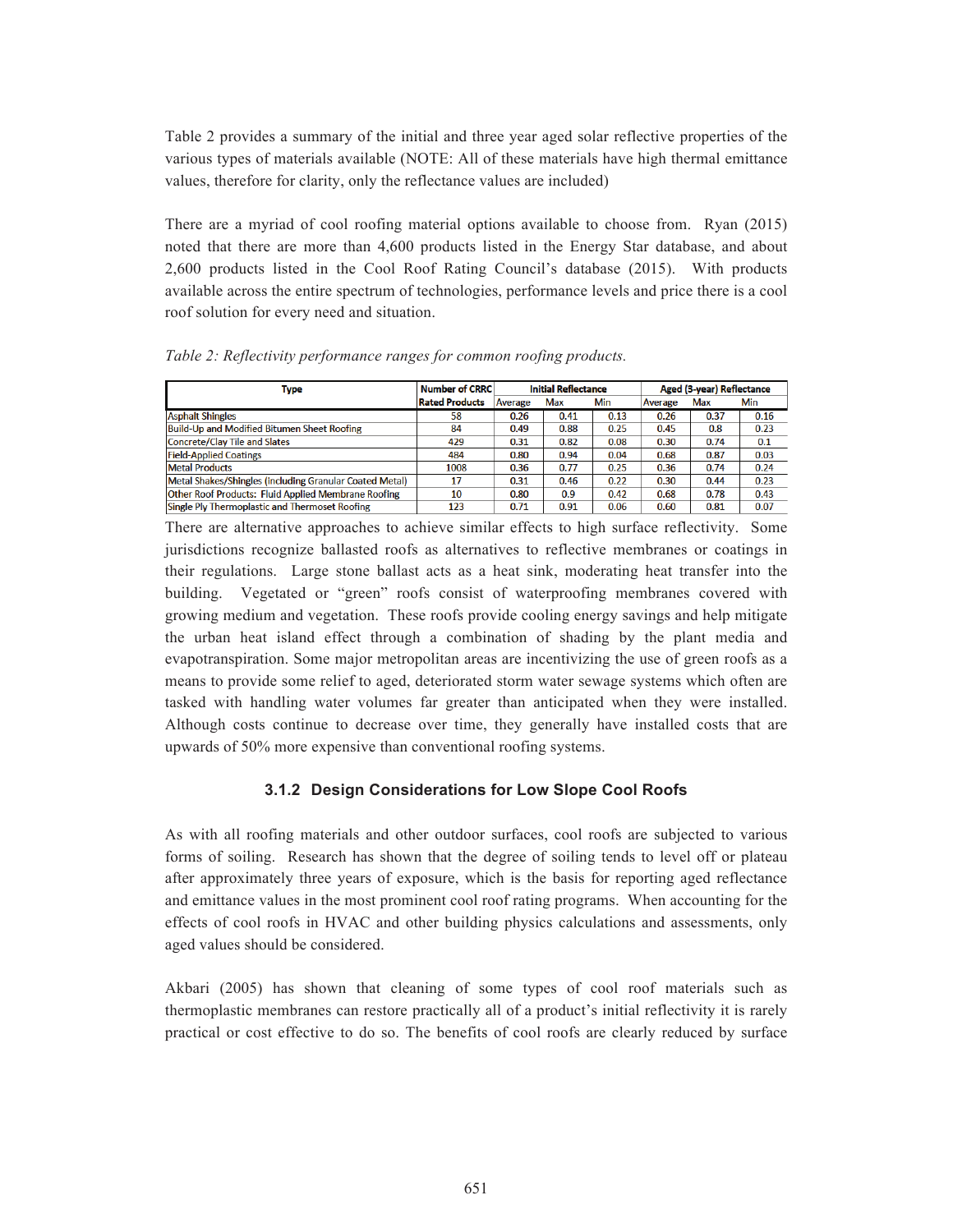soiling. However, an analysis of all products in the CRRC database with an initial reflectivity of 0.70 or greater (average: 0.82), and an initial emissivity of 0.75 or greater, showed the average 3 year aged reflectivity of these products to be 0.70, with over 90% of the products having an aged reflectivity greater than 0.60. Most modeling on the energy and UHI mitigation impacts of cool roofs is based on an assumed value of 0.55 for aged reflectivity.

Some have postulated that in cold climates cool roof surfaces do not heat up as much as darker materials in the winter months, thereby making them more prone to condensation, and less capable of drying out any condensate that may form. Fenner (2014) reported on a survey of twenty four retail stores in northern US states. All the roofs had mechanically fastened reflective thermoplastic membranes and had been in place more than 10 years. None of the roofs had a vapor retarder. No evidence of condensation was found in any of the roofs. As the Department of Energy (2010) has noted with regards to the potential for condensation in cold climates, "…while this issue has been observed in both cool and dark roofs in cold climates, the authors are not aware of any data that clearly demonstrates a higher occurrence in cool roofs.."

Energy codes are calling for ever greater amounts of thermal insulation in buildings, which some believe negate the energy savings benefits of cool roofs Desjarlais (2012) ran simulations using the "Simplified Thermal Analysis of Roofs" (STAR) model to attempt to answer this question. They modeled a cool white roof, incorporating code mandated insulation levels, for a representative city in each of the USA climate zones to establish the base lines. They then repeated the analysis with a black roof, and found that additional insulation was required in all cases for the black roof to achieve the equivalent energy performance as the white roof (Table 3). Ramamurthy (2015) conducted a field study of 5 roofs with various combinations of albedo and insulation values (up to R48). They found that the most energy efficient roof construction consists of a high albedo membrane over high amounts of insulation at their location in the North Eastern USA, where the number of heating degree days is approximately five times greater than the number of cooling degree days.

| Climate Zone | Representative  | Default<br>R-Value, | Additional R Value |  |  |
|--------------|-----------------|---------------------|--------------------|--|--|
|              | City            | White Roof,         | required for Black |  |  |
|              |                 |                     | roof               |  |  |
|              | Miami, FL       | 20                  |                    |  |  |
|              | Austin, TX      | 25                  | 16                 |  |  |
|              | Atlanta, GA     | 25                  | 11                 |  |  |
|              | Baltimore, MD   | 30                  | 10                 |  |  |
|              | Chicago, IL     | 30                  | 6                  |  |  |
| 6            | Minneapolis, MN | 30                  |                    |  |  |
|              | Fargo, ND       | 35                  |                    |  |  |
|              | Fairbanks, AK   | 35                  |                    |  |  |

*Table 3: Additional insulation required for a black roof to achieve the equivalent energy performance as a cool roof*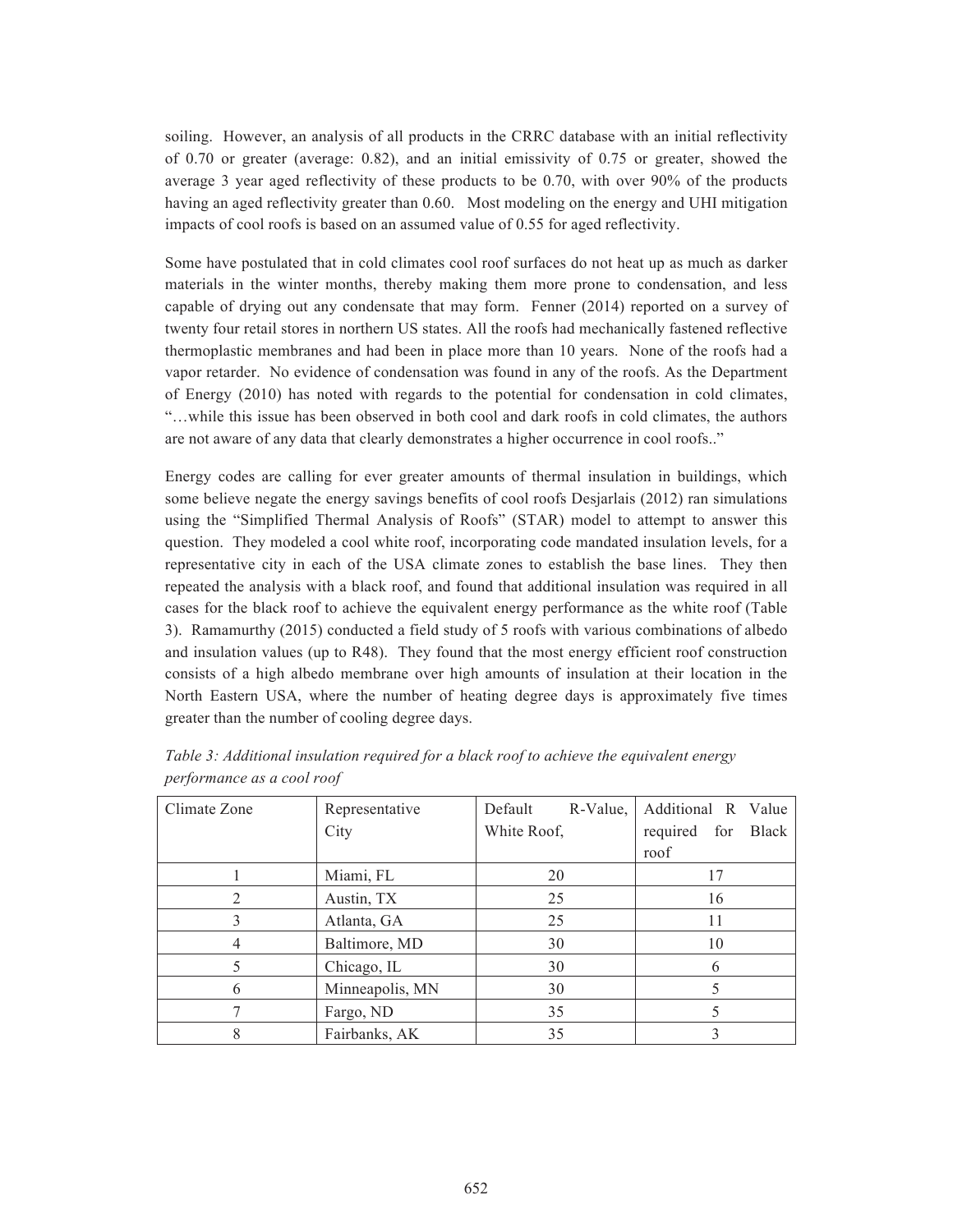#### **3.1.3 Cool options for steep-slope roofs**

The most commonly used steep slope materials in the USA include asphalt shingles, various types of tiles, wood shakes and metals (which can also be used in some low slope applications). Traditionally, with the exception of white colored products, these materials had modest levels of reflectivity, typically 20 percent or less. There has been, particularly in the residential sector, resistance to the use of white products for aesthetic reasons. However, there have been significant developments in most technologies such as reflective granules in shingles, and advances in cool pigments for use on metal, concrete and clay tiles, to name but a few. A variety of "cool colors" is now available in most technologies, which removes a significant obstacle to broad implementation of the concept in sloped, particularly residential, market segments. Some steep sloped materials are approaching reflectivity levels of some of the more common low slope products.

#### **3.1.4 Advances in Cool Roofing Technology**

Developmental work is being carried out in most roofing material technologies to further improve upon the reflective properties of materials. Although still in the early stages, the use of fluorescent cool dark pigments is expected to provide metal roof coatings with unprecedented levels of reflectivity. Similarly, the use of synthetic granules will improve the reflective properties of shingles and modified bitumen membranes. One area of great interest is reducing the degree of soiling so as to maintain higher levels of reflectivity over time. Some suppliers are adopting photocatalytic technologies which trap and remove ground level ozone precursors from the air. In the longer term, shingle type products incorporating "directional reflectivity", will have a dark, traditional appearance from the ground, while the portion of the product's surface facing the sky will be reflective. Promising research is also being carried on thermochromic and electrochromic materials, that will shift color as temperatures change, potentially eliminating any winter heating penalty.

# **4. Reflective Surfaces in Policy**

Cities and other jurisdictions have enacted a variety of programs and policies to encourage the deployment of cool roofs. Voluntary programs include awareness programs, volunteer cool coating initiatives, and incentive programs to reduce first costs. The most effective measures to drive a transition to reflective roofing have been cool roof requirements. In nearly all cases, the requirements apply to new roofs and when a roof is undergoing a substantial repair or replacement and include alternative compliance options such as solar PV installations or vegetated roofing. Chicago was the first U.S. city to require cool or vegetated roofs, in 2001. Since then, about half of the 30 largest cities in the U.S. have some sort of reflectivity requirement for roofs. Figure 3 details the evolution of cool roof requirements in the U.S.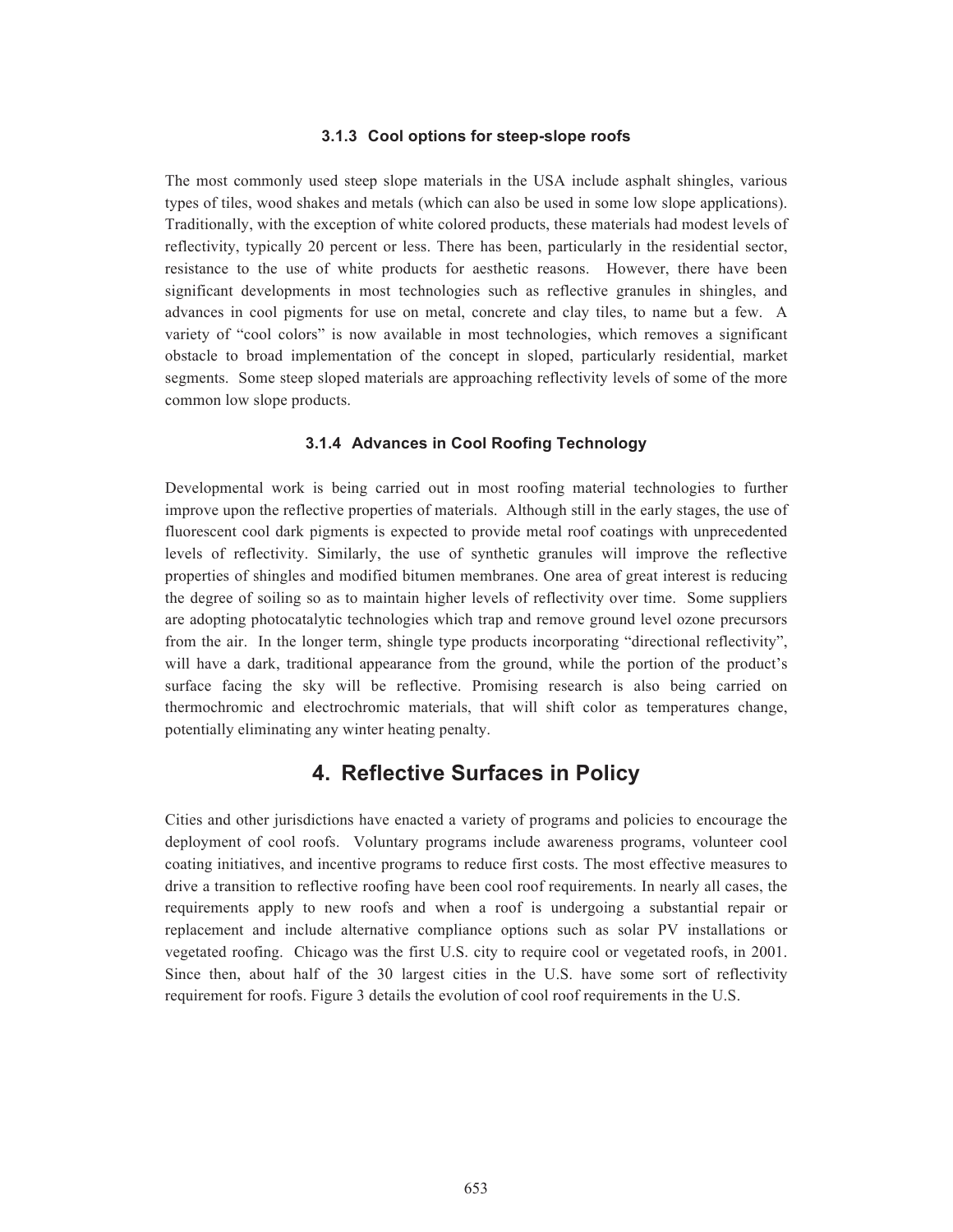

*Figure 3: Evolution of cool roof requirements in the U.S.* 

# **5. Conclusions**

The high concentration of dark heat absorbing roofs and paved surfaces covering significant portions of cities creates Urban Heat Islands (UHI), where localized ambient temperatures are significantly higher than in adjacent rural areas. These elevated temperatures contribute to reductions in air quality and decreased cooling energy demand in conditioned facilities. The additional GHG emissions resulting from the additional power generation compound the air quality issues. The confluence of climate change and the rapid urbanization projected over the coming decades will only exacerbate the problem globally. Broad adoption of cool roofing can play a significant role in mitigating these effects. By reflecting incident solar energy away from roof surfaces, they can moderate the UHI effect and decrease cooling energy consumption, resulting in a significant reduction in GHGs. Cool roofing can also reduce the impact of extreme heat events on occupants of non-conditioned spaces. Cool roofs provide the greatest benefit during peak power demand periods, which can delay or even negate the need to construct the additional power plants in many locations. All of these benefits can be achieved without appreciably changing the way we construct our buildings, and generally without a cost premium over traditional darker materials in all types of low and steep slope roofing technologies. Although a rapid transition to broad implementation of cool roofing strategies would be preferable, requirements mandating the use of cool roof materials in all new construction and during the re-roofing of existing structures will achieve the desired effect over time without additional cost to any stakeholder.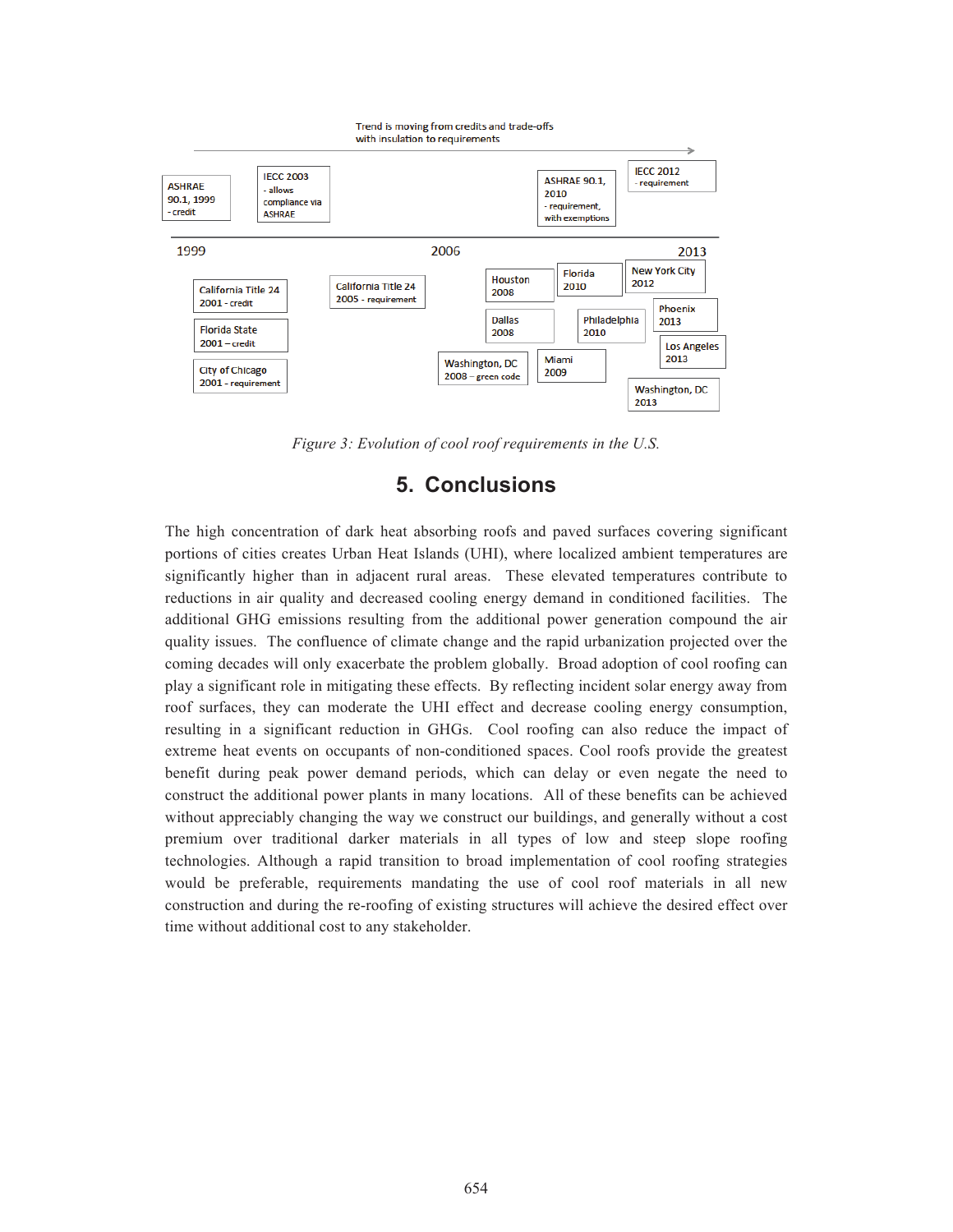# **References**

Akbari H, Rose L (2008) "Urban Surfaces and Heat Island Mitigation Potentials", Journal of the Human Environmental System, August 2008.

Kats G (2015) "Washington, DC Smart Roof Cost-Benefit Report", https://cap-e.com/dc-smartroof/ (accessed 11/19/15)

Zhang P, Imhoff M, Wolfe R, Bounoua L (2010) "Potential Drivers of Urban Heat Islands in the Northeast USA" American Geophysical Union Meeting, December 2010

Climate Central (2014) "Hot and Getting Hotter: Heat Islands Cooking U.S. Cities" http://www.climatecentral.org/news/urban-heat-islands-threaten-us-health-17919 (accessed 11/19/15)

Oke T (1973) "City size and the urban heat island" Atmospheric Environment Volume 7, Issue 8, page 769-779, August 1973

Georgescu M, Moustaoui M, Mahalov A, Dudhia J (2013), "Summertime Climate Impacts of Projected Megapolitan Expansion in Arizona", *Nature Climate Change*, **3**, 37-41, doi: 10.1038/nclimate1656. http://www.nature.com/nclimate/journal/v3/n1/full/nclimate1656.html

Akbari H, Pomerantz M, Taha H (2001). "Cool surfaces and shade trees to reduce energy use and improve air quality in urban areas", Solar Energy *70*, 295-310.

Amann M, Derwent D, Forsberg B, Hanninen O, Hurley F, Krzyzanowski M, de Leeuw F, Liu S, Mandin C, Schneider J, Schwarze P, Simpson D "Health risks of ozone from long-range transboundary pollution", World Health Organization (accessed 11/19/15)

Hoff J (2014), " Reducing Peak Energy Demand: A Hidden Benefit of Cool Roofs" White Paper http://www.coolrooftoolkit.org/knowledgebase/reducing-peak-energy-demand-a-hiddenbenefit-of-cool-roofs/ (accessed 11/19/15)

Shickman K (2015) "Sustainable Roofs", Roofing September-October 2015

Ryan S (2015) "Energy Star Updates", Cool Roof Rating Council Annual Meeting, Las Vegas, June 2015

Piety C (2007). The Relationship between Urban Tree Cover and Ground Level Ozone, Baltimore SIP submittal weight of evidence report (accessed 11/19/15)